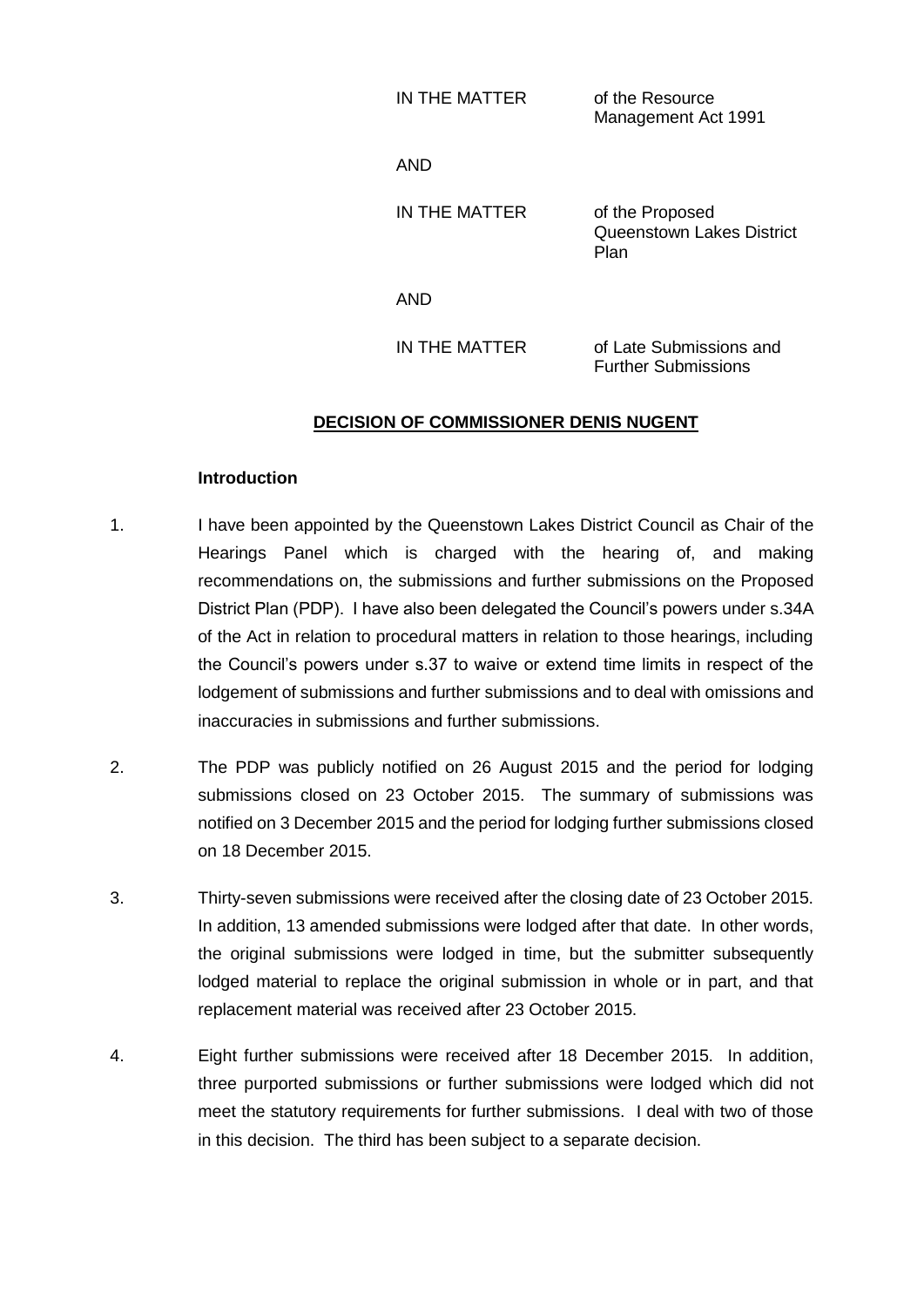5. I attach as Appendix A the list of submissions and further submissions divided into the groups described above, with the date of lodgement.

## **Powers in Relation to Waiving and Extending Time Limits**

- 6. Section 37 provides that the Council may waive time limits, subject to the requirements of s.37A. Section 37A requires that I take into account:
	- a) The interests of any person who, in my opinion, may be directly affected by the extension or waiver;
	- b) The interests of the community in achieving adequate assessment of the effects of the proposed district plan;
	- c) The Council's duty under s.21 to avoid unreasonable delay.

## **Powers in Relation to Inaccurate or Omitted Information**

7. Section 37(2) provides as follows:

*If a person is required to provide information under this Act, regulations, or a plan and the information is inaccurate or omitted, or a procedural requirement is omitted, the consent authority or local authority may –*

- *a) waive compliance with the requirement; or*
- *b) direct that the omission or inaccuracy be rectified on such terms as the consent authority or local authority thinks fit.*

## **Principles to Guide Use of the Powers under s.37**

- 8. There is no requirement for a formal application for a waiver to be made under s.37 or 37A.<sup>1</sup> As there are no rights of appeal in respect of decisions under s.37 there is little case law to guide the decision making process. The best analogy is the power of the Environment Court to grant waivers under s.281.
- 9. The most apposite guidance is provided in the Court's observation in *Omaha Park*  Ltd v Rodney DC<sup>2</sup> that the Act "*encourages participation (in an orderly way, certainly) in the decision-making process, with the general philosophy that the possible inconvenience, delays and costs caused are hopefully outweighed by better informed decision-making and better environmental outcomes*".<sup>3</sup>

 $\frac{2}{3}$  A46/08

 $\overline{a}$ <sup>1</sup> *Butel Park Homeowners Assn v Queenstown Lakes DC* (2007) 13 ELRNZ 104

<sup>3</sup> Quoted with approval in *Royal Forest & Bird Protection Society Inc v Southland DC* [2015] NZEnvC 60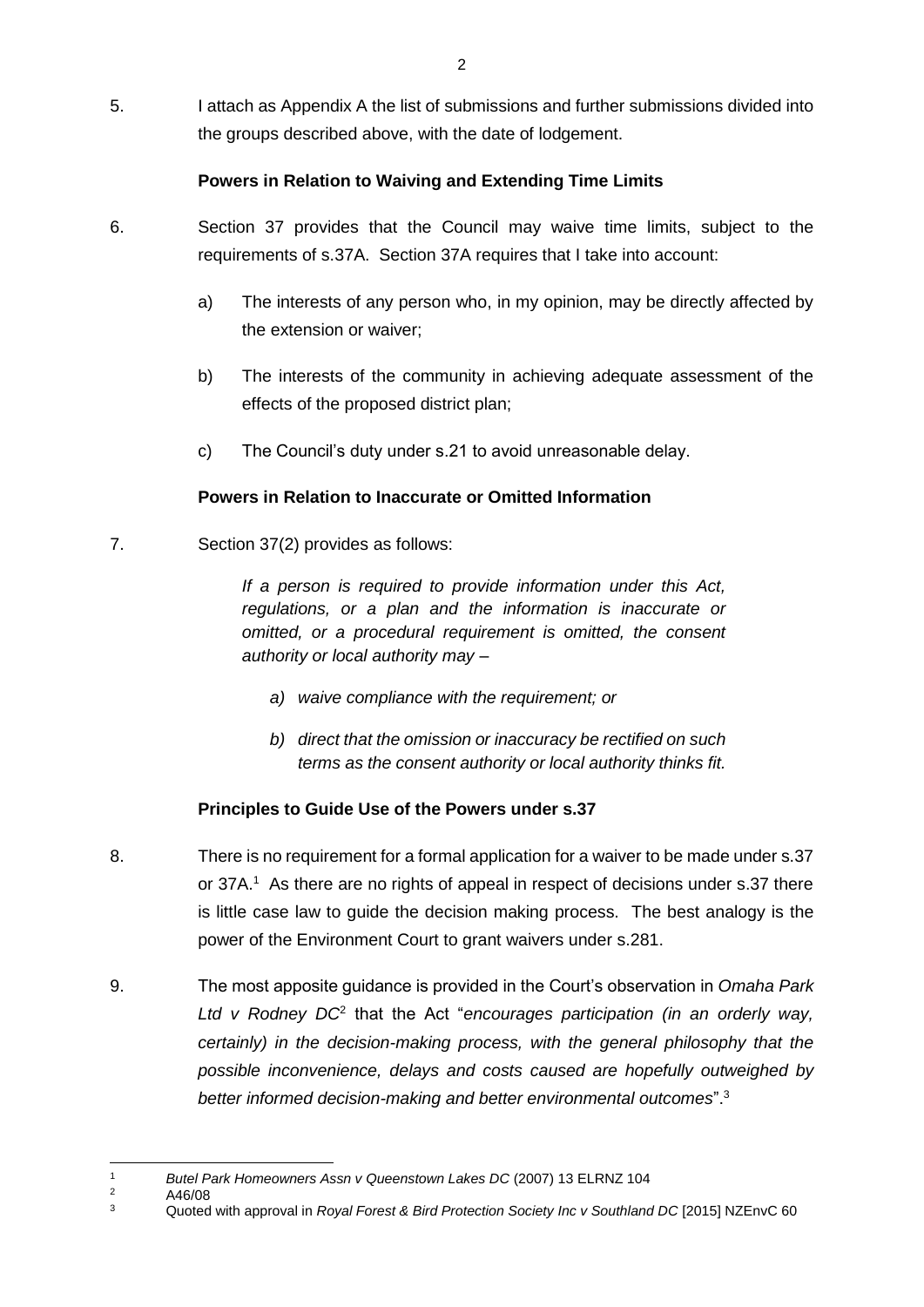10. Based on that guidance, I will consider the interests of submitters and further submitters along with the interests of the community in achieving an adequate assessment of the PDP, giving weight to the encouragement given to public participation in the process, while taking account of the timing of hearings and the considerable amount of co-ordination needed to undertake those hearings.

#### **Late Submissions**

- 11. The 37 submissions lodged late can be divided into two groups: those which were lodged within sufficient time for the Council staff to include a summary of them in the summary of submissions notified on 3 December 2015 (31 late submissions); and those which were received too late for such inclusion (six).
- 12. As the Council included in the summary of submissions those thirty-one submissions received in sufficient time for inclusion in that document, the interests of the submitters and the public have been adequately served, and no delay to the process will result.
- 13. Consequently, for those reasons, I will waive the time limits for lodgement of submissions for those thirty-one submissions.
- 14. The six remaining submissions require individual consideration.

## Submission by Kingston Community Assn received 30 November 2015

- 15. On 30 November 2015 Ms Diane Holloway, secretary of the Association, sent by email a copy of a submission made by the Association in April 2015 on the Council's 10-year Plan and asked that it be treated as a submission.
- 16. The submission relates to sewage disposal in Kingston and does not relate to any provision in the Proposed District Plan.
- 17. No purpose would be served in waiving the time limit for lodging this submission.

#### Submission 1359 by Grant Keeley received 15 December 2015

- 18. Mr Keeley made a submission on the draft residential provisions in March 2015. In an email to the council dated 14 December 2015 (8:34 pm) Mr Keeley stated that he had assumed this submission on the draft provisions would be treated as a formal submission on the PDP in due course.
- 19. The submission relates to a specific group of properties in Kent Street, Queenstown, and opposes the high density residential zoning of those properties. Mr Keeley claims to speak for the majority of the landowners of those properties.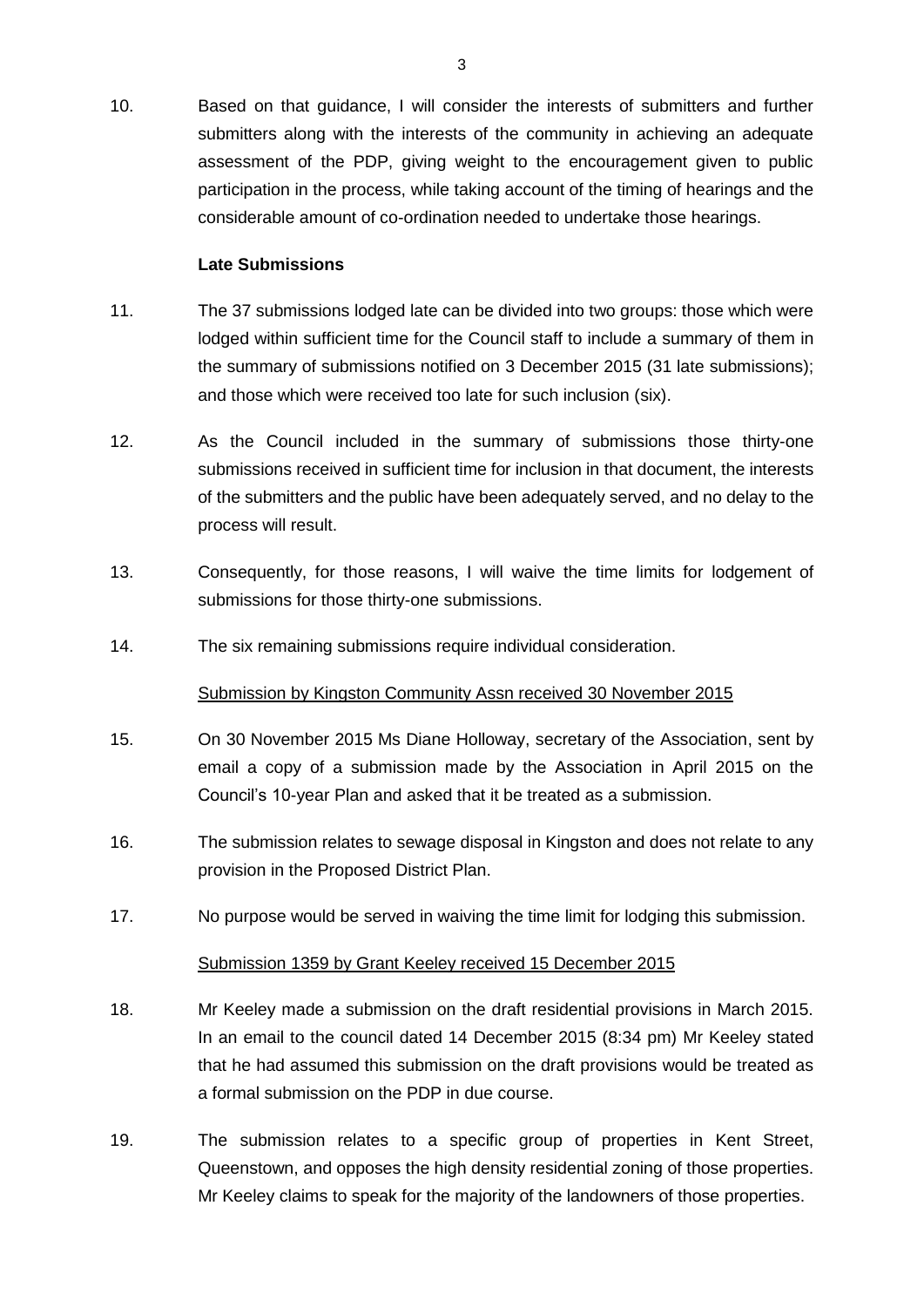- 20. The submission raises legitimate resource management issues, although these were not accepted by the Council during the informal consultation earlier in the year. It is understandable that people not totally familiar with the Resource Management Act processes would get confused as to the status of their submissions, especially when provisions are repeatedly consulted on prior to the statutory submission period.
- 21. I also note that no similar submission appears to have been lodged by any other person.
- 22. In terms of the provisions of s.37A, it would be in the interests of both the submitter, the landowners of the affected properties, and the general public to have this submission heard. However, so as not to prejudice any person, it would be necessary for a summary of the submission to be publicly notified to enable further submissions by those persons entitled to under the Act. As the submission relates to a mapping issue which is unlikely to be heard for some months, the notification of a summary of this submission will not cause any unreasonable delay provided it is dealt with expeditiously.

#### Submission 1360 by Christine Byrch received 18 December 2015

- 23. Although this submission is entitled "Further Submission" the text makes it clear that Ms Byrch is attempting to add additional material to her original submission 243. The content she seeks to include is not directly germane to the resource management issues dealt with in the PDP, apart from her comment that too many activities are classified as discretionary.
- 24. If it were a further submission it fails to limit itself to supporting or opposing an original submission, nor does it identify the relevant original submission.
- 25. I do not consider the interests of the community would be served by waiving the time limit on this submission. It provides no assistance in assessing the PDP.

#### Submission 1361 by Jim Schmidt received 21 December 2015

- 26. By an email sent at 8:25pm on 18 December 2015 Mr Schmidt sought to have the classification of the hawthorne hedge on his property at 11 Berkshire Street, Arrowtown, removed. No other submission sought to delete the hedge notation, although a neighbouring property sought to have an identified tree notation removed.
- 27. While Mr Schmidt, in his submission noted acceptance that it was late, it does raise matters that the interests of Mr Schmidt and those of the community would be best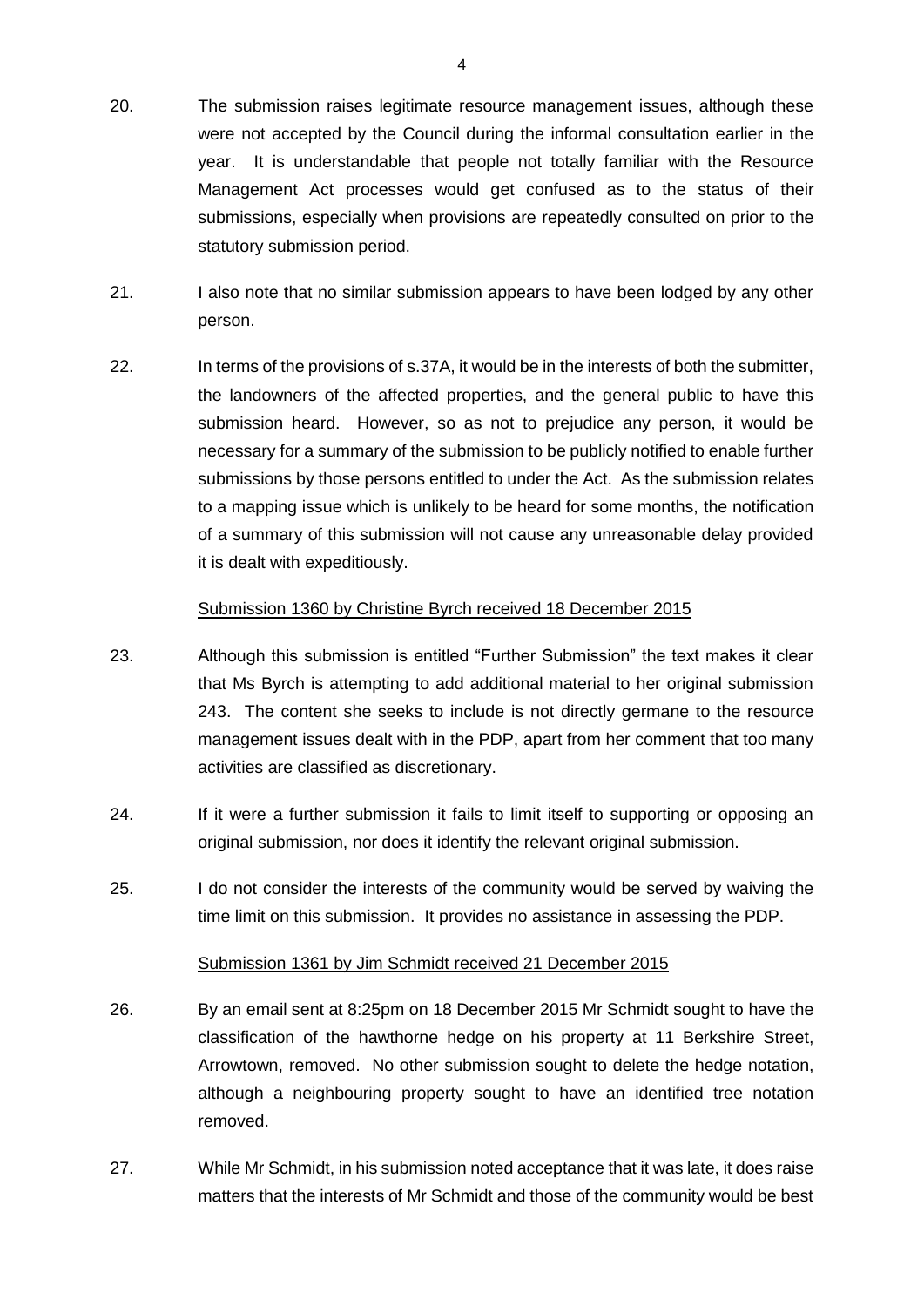served by having the submission heard. As the submission relates to matters that will not be heard until June at the earliest, if a summary of this submission was notified for further submissions promptly, then no delays to the hearing process would be expected.

# Submission 1362 by Wakatipu Wilding Conifer Control Group received 18 December 2015

- 28. By an email sent at 1:20 pm on 18 December 2015 Mr Peter Willsman, Chair of the Group, sought to add additional material to the Group's original submission – no. 740.
- 29. The material included expands upon the submission without adding any additional substance. It is material that would be better presented to the Hearing Panel when the Group's submission is heard.
- 30. Waiving the time limit to include this material is unnecessary.

### Submission 1363 by Trish Glasson received 18 December 2015

- 31. By a letter dated 16 December 2015 but received by the Council on 18 December 2015 Ms Glasson raised concerns with regard to:
	- a) Traffic congestion;
	- b) Water quality;
	- c) Public transport; and
	- d) Visual values.
- 32. The matters covered in (a) and (c) are not directly relevant to the PDP. While the matters covered in (b) and (d) are relevant to the PDP, the submission made relates to high level strategic policies which will be heard by the Hearing Panel first, commencing in early March 2016. While the views of Ms Glasson may have assisted the Hearing Panel, neither her interests not the interests of the wider community are dependent upon the time for receipt of this submission being waived. In addition, if the time were waived it would be necessary to notify a summary of the submission for further submissions. Doing that would delay the commencement of the hearing process.
- 33. Consequently, the time limit for receipt of this submission will not be waived.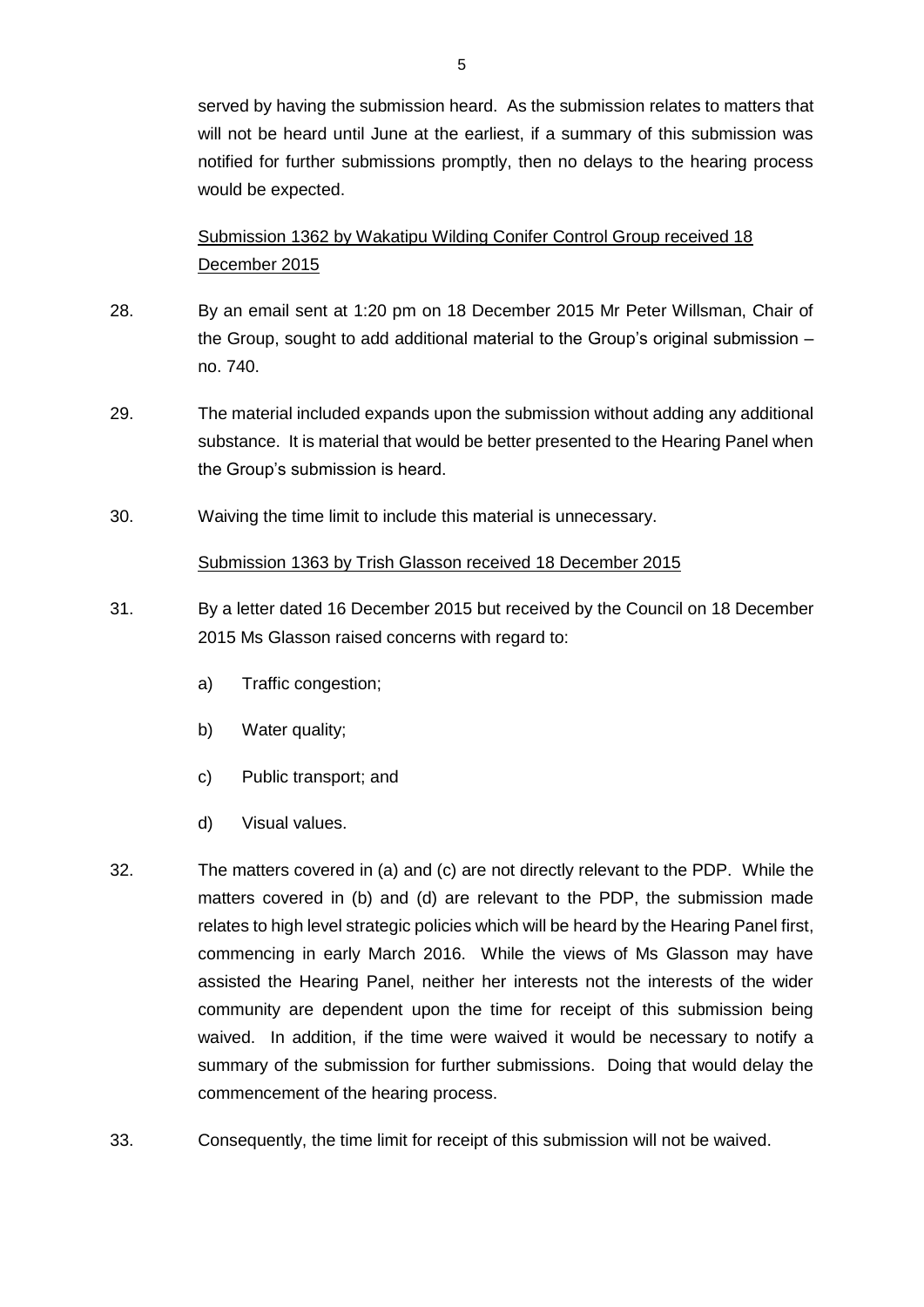### **Submissions Amended After Close of Submission Period**

- 34. Thirteen submissions fall into this category. The submission number and date the amendments were received are detailed in Appendix A.
- 35. All the amendments were received prior to the end of October 2015. Thus, at the time the summary of submissions was notified, the copies of the full submissions included the amended material and the summary was a summary of the amended submission.
- 36. The interests of the community have already been served by the inclusion of the amendments in the published version of the submissions and inclusion in the summary of submissions. The interests of the submitter in each case would be best served by waiving the time limit.

## **Late Further Submissions**

# Further Submission 1350 by Crane and Mactaggart lodged on 21 December 2015

- 37. This further submission opposes parts of, and supports parts of, submission 604 by Jackie Gillies. The further submitters own land potentially affected by Ms Gillies submission.
- 38. The only persons I consider directly affected here are the further submitters. No interests of Ms Gillies would be affected by waiving of the time for lodgement.
- 39. In terms of achieving adequate assessment of the PDP, I consider it would be worthwhile having the views of the land owners in making that assessment.
- 40. The timing of the hearings is such that no delay would be caused by waiving the time for lodging this further submission.
- 41. I will waive the time for lodging further submission 1350 by Crane and Mactaggart.

# Further Submission 1351 by Woodlot Properties Limited lodged on 21 December 2015

- 42. This further submission supports submission 277.2 by Alexander Reid. Woodlot Properties Ltd has stated that it is representing a relevant aspect of the public interest, but has specified no grounds for saying that it comes within this category.
- 43. Before I determine whether the time for lodgement should be waived I will require Woodlot Properties Ltd to specify the grounds on which it claims to represent a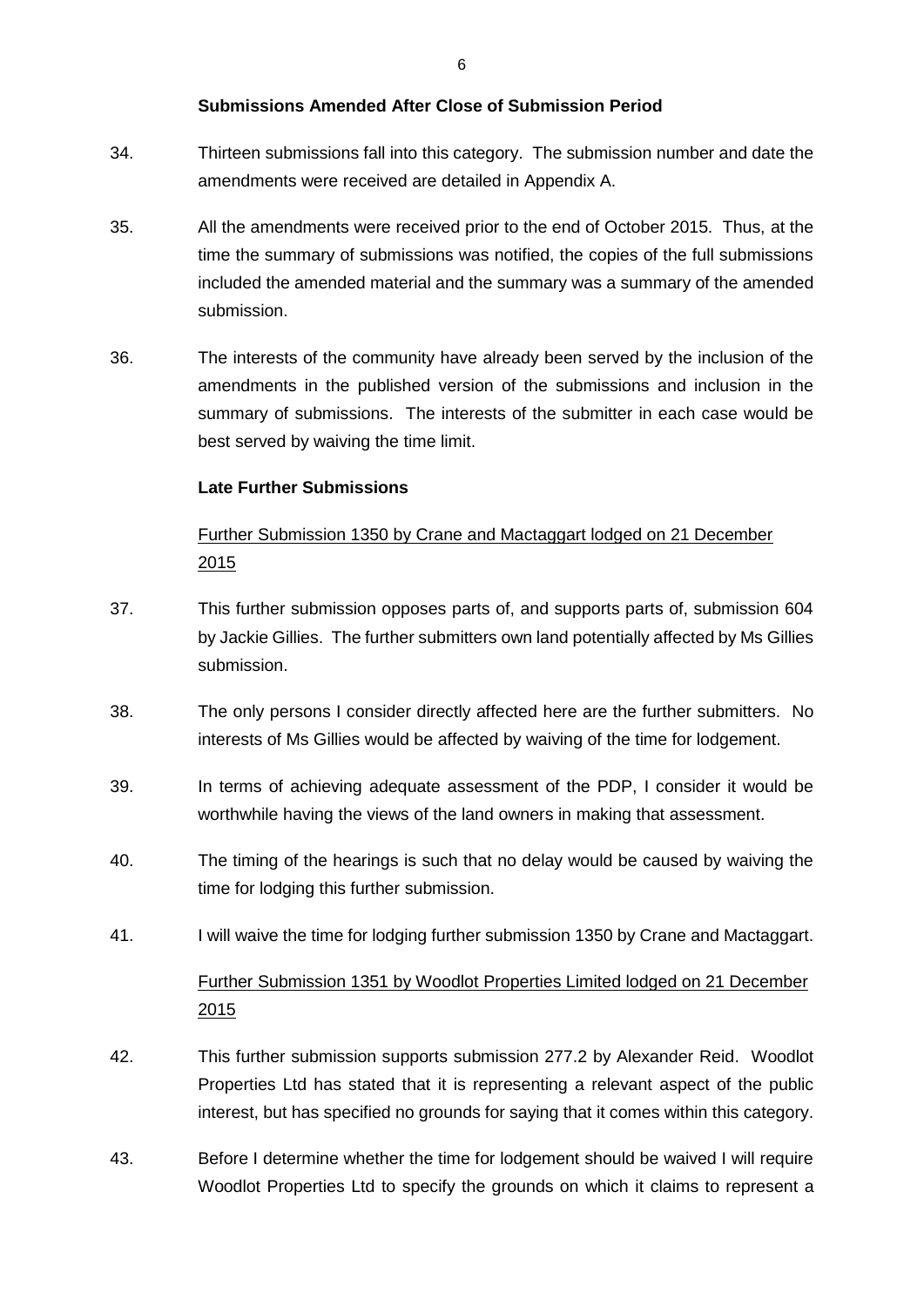relevant aspect of the public interest, or alternatively, show that it has an interest in the submission greater than the interest the general public has. If either of these cannot be adequately demonstrated, I will have no alternative but to determine the document does not comply with the requirements to be considered a further submission. Woodlot Properties Ltd will have 5 working days to provide this information.

Further Submission 1352 by Kawarau Village Holdings Limited lodged on 21 December 2015

- 44. This further submission relates to four (4) submissions 529 by Lakes Edge Developments Ltd; 533 by Winton Partners Funds Management Ltd; 429 by F S Mee Developments; and 72 by Kelvin Peninsula Community Association. The provisions referred to in the further submission are matters which will be dealt with some months into the hearing process.
- 45. The covering email lodging this further submission notes difficulties in lodging the further submission electronically on 18 December 2015.
- 46. It is apparent from the further submission that further submitter has interests which would be adversely affected if the waiver of time for lodgement were not granted. It is not apparent that any interests of the submitters are affected by granting the waiver. The Act envisages that those lodging submissions will receive further submissions supporting or opposing them.
- 47. The timing of the hearings is such that no delay would be caused by waiving the time for lodging this further submission.
- 48. I will waive the time limit for lodging further submission 1352 by Kawarau Village Holdings Ltd.

#### Further Submission 1353 by Philip Vautier lodged on 21 December 2015

- 49. Mr Vautier's further submission opposes submission 626 lodged by Barnhill Corporate Trustee Ltd, & DE, ME Bunn & LA Green. Mr Vautier has stated that he is representing a relevant aspect of the public interest, but has specified no grounds for saying that he comes within this category.
- 50. Before I determine whether the time for lodgement should be waived I will require Mr Vautier to specify the grounds on which he claims to represent a relevant aspect of the public interest, or alternatively, show that he has an interest in the submission greater than the interest the general public has. If either of these cannot be adequately demonstrated, I will have no alternative but to determine the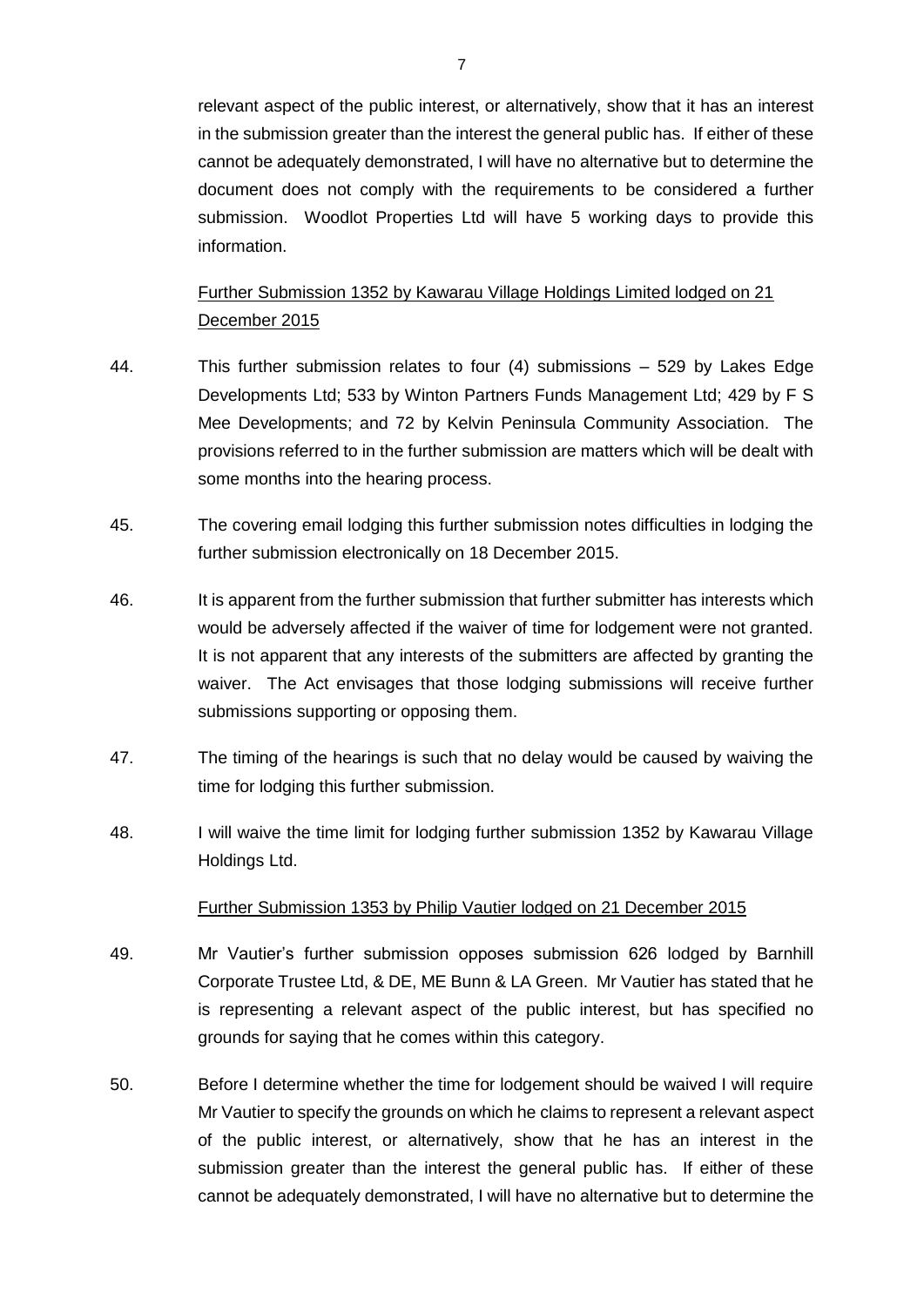document does not comply with the requirements to be considered a further submission. Mr Vautier will have 5 working days to provide this information.

#### Further Submission 1354 by Henry van Asch lodged on 22 December 2015

- 51. Mr van Asch's further submission relates to submission 761 by ORFEL Limited. It does not indicate whether it supports or opposes this submission.
- 52. Mr van Asch has indicated that he has an interest in the submission greater than the interest the general public has, but has failed to explain the grounds for saying he comes within this category.
- 53. Before I determine whether the time for lodgement should be waived I will require Mr van Asch to specify the grounds on which he claims to have an interest in the submission greater than the interest the general public has and to identify whether he supports or opposes submission 761. If it cannot be adequately demonstrated that Mr van Asch has an interest in the submission greater than the public, I will have no alternative but to determine the document does not comply with the requirements to be considered a further submission. Mr van Asch will have 5 working days to provide this information.

# Further Submission 1355 by Evan Bloomfield & Family lodged on 22 December 2015

- 54. Mr Bloomfield's further submission relates to submission 761 by ORFEL Limited. It does not indicate whether it supports or opposes this submission.
- 55. Mr Bloomfield has indicated that he (and his family) has an interest in the submission greater than the interest the general public has, but has failed to explain the grounds for saying he comes within this category.
- 56. Before I determine whether the time for lodgement should be waived I will require Mr Bloomfield to specify the grounds on which he claims to have an interest in the submission greater than the interest the general public has and to identify whether he supports or opposes submission 761. If it cannot be adequately demonstrated that Mr Bloomfield has an interest in the submission greater than the public, I will have no alternative but to determine the document does not comply with the requirements to be considered a further submission. Mr Bloomfield will have 5 working days to provide this information.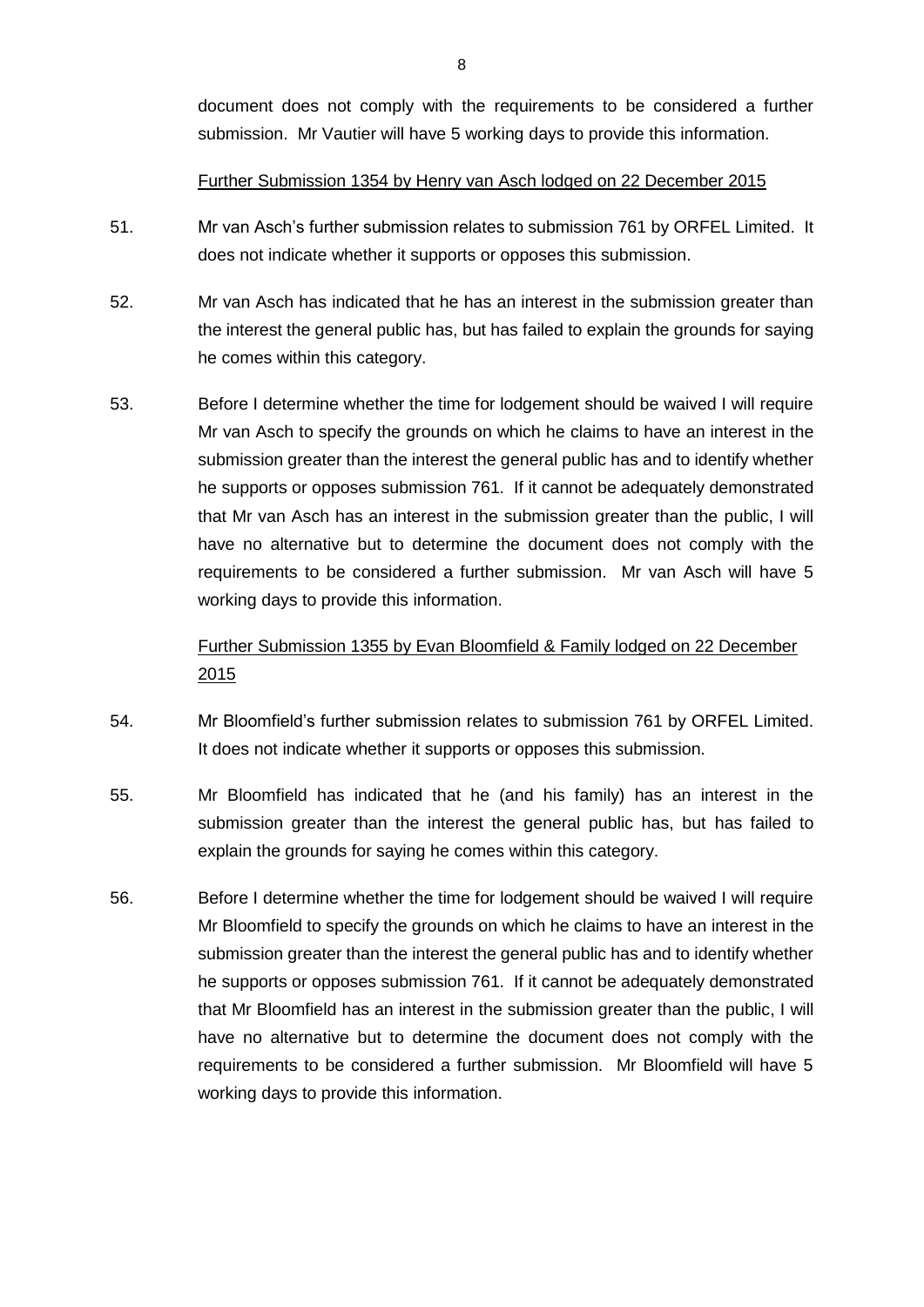#### Further Submission 1356 by Cabo Limited lodged on 23 December 2015

- 57. Cabo Limited opposes submission 519 lodged by New Zealand Tungsten Mining Ltd. Cabo is the registered proprietor of land that would be adversely affected by the relief sought in the submission.
- 58. It is apparent from the further submission that the further submitter has interests which would be adversely affected if the waiver of time for lodgement were not granted. It is not apparent that any interests of the submitters are affected by granting the waiver. The Act envisages that those lodging submissions will receive further submissions supporting or opposing them.
- 59. The timing of the hearings is such that no delay would be caused by waiving the time for lodging this further submission.
- 60. I will waive the time limit for lodging further submission 1356 by Cabo Ltd.

#### Further Submission 1358 by R Buckham lodged on 3 January 2016

61. Mr Buckham's purported further submission fails to identify the submissions it supports or opposes. I will give Mr Buckham five (5) working days to identify such submissions before I consider whether the time for lodgement should be waived. For each submission supported or opposed, Mr Buckham is to show that he comes within one of the categories set out in Clause 8 of the First Schedule to the Act. If such information is not provided the document will fail to comply with the requirements of the Act for a further submission and will not be considered.

#### Further Submission lodged by LJV (NZ) Limited on 28 January 2016

- 62. LJV (NZ) Ltd ("LJV") lodged a further submission in opposition to submission 574 lodged by Skyline Enterprises Ltd ("Skyline") on 28 January 2016, some 14 working days late. This was accompanied by an application for a waiver of the time for lodging the further submission. In that application it was explained that the failure to lodge on time was due to an oversight when reviewing the summary of submissions.
- 63. I am required to consider the interests of persons I consider may be directly affected by granting the waiver. Obviously the interests of LJV would be enhanced. The interests of Skyline are affected to the extent that LJV would be given the opportunity to present a case to the Hearing Panel in opposition to its submission. However, the Act provides the opportunity for persons to oppose submissions. Thus Skyline would not be put in a worse position than is anticipated by the Act.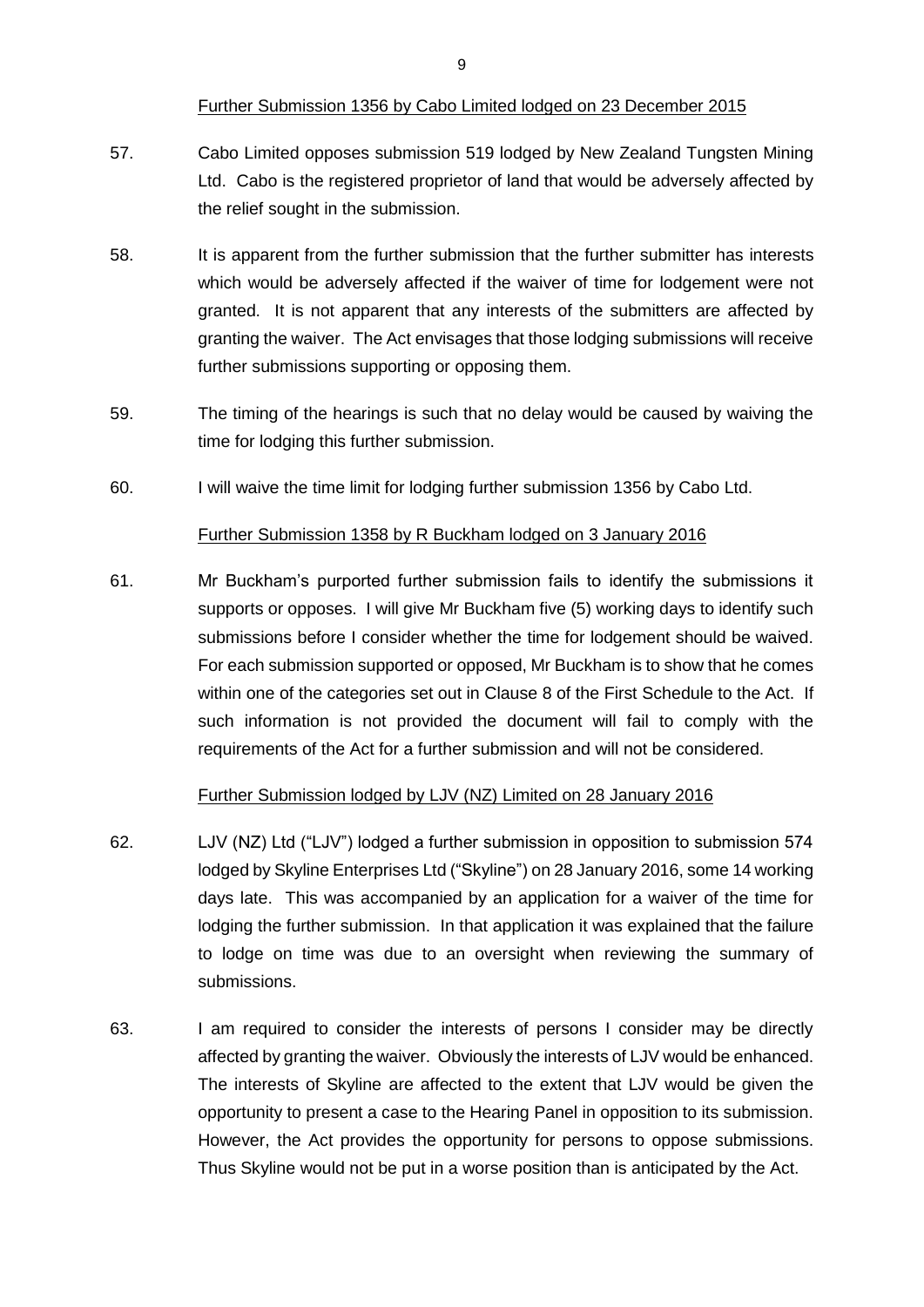- 64. Achieving adequate assessment of district plan provisions is enhanced by hearing from multiple parties. Thus, waiving the time for lodgement would allow improved assessment of the plan provisions.
- 65. Submission 574 seeks to apply a special form of zoning over land Skyline uses and adjacent land. This involves changes to the Rural Zone provisions and map changes. These matters are not likely to be heard for several months. Waiving the time within which this further submission is lodged is not likely to give rise to any delay at all, and certainly no unreasonable delay.
- 66. I will waive the time for lodgement of LJV's further submission.

#### **Further Submissions Containing Omissions or Inaccuracies**

#### Further Submission 1058 by Marc Scaife

- 67. This purports to be a further submission on Mr Scaife's original submission (no. 811). It neither supports nor opposes the original submission but appears to seek to broaden the scope of the original submission and oppose the application of the Visitor Accommodation Subzone to the Matakauri Lodge property.
- 68. A further submission may not extend the scope of the submission it relates to. In addition, I understand the Visitor Accommodation Subzone to not be within Part 1 of the PDP, notwithstanding it being shown on the planning maps. It is arguable that there is even jurisdiction for the Council to consider the content of this purported further submission.
- 69. The omissions and inaccuracies in this purported further submission are such that nothing would be served by waiving compliance with them. The purported further submission is not to be considered a further submission.

#### Further Submission 1083 by Clark Fortune Macdonald Associates

- 70. Although included in the further submissions this is no more than an email chain that appears to relate to land designated by Queenstown Airport Corporation in Glenda Drive. There is no indication of a submission which it supports or opposes, nor who the further submitter is. From a review of the content of the emails there seems to be a suggestion that it this needs to be treated as a further submission or submission to effect the uplifting of the designation.
- 71. It is my understanding of the designation provisions of the Act that a requiring authority can remove a designation by using the process set out in s.182 of the Act without using the First Schedule processes, or alter the designation by removing it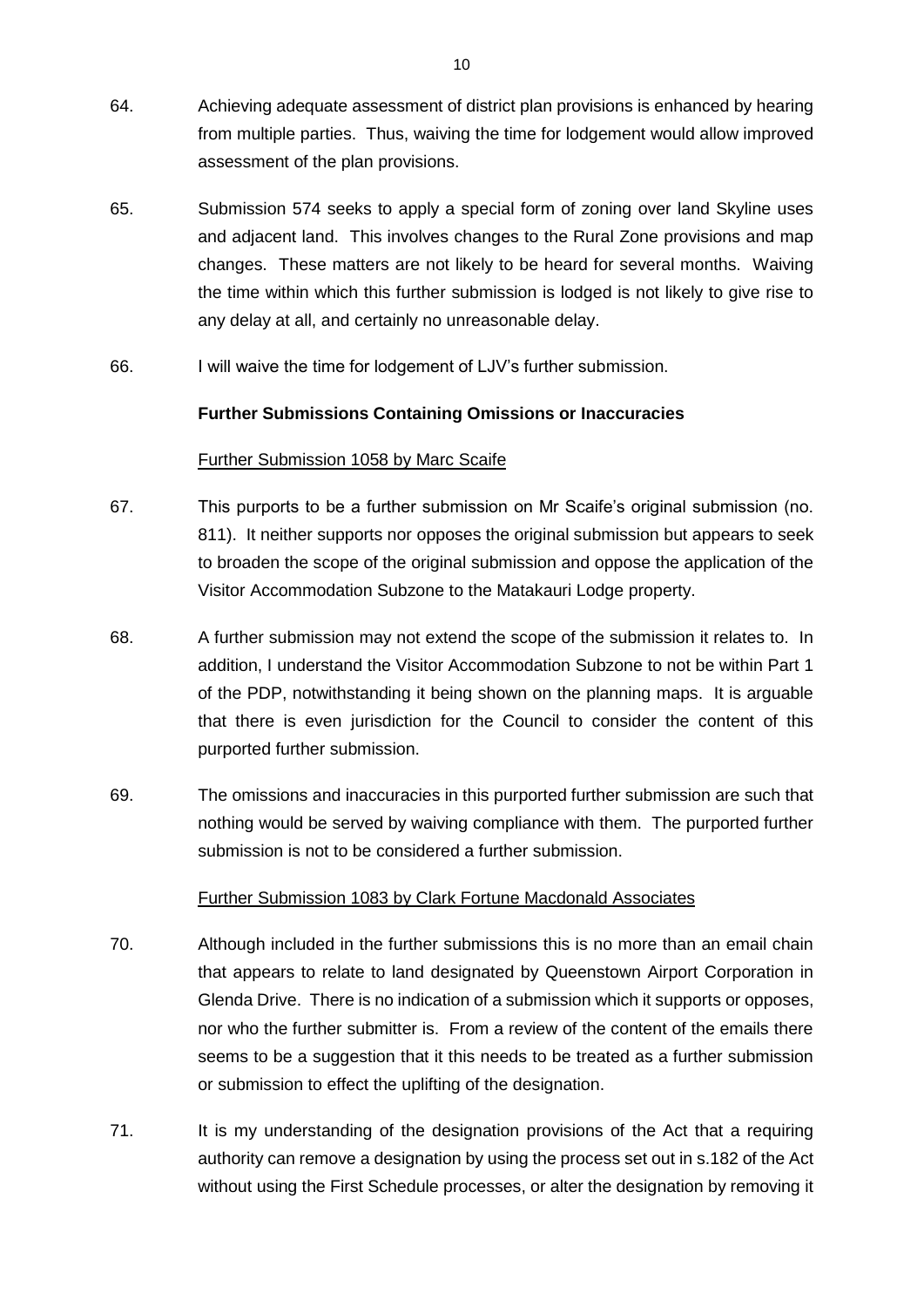in part under s.181. Thus, if this purported further submission is to effect the removal of the designation from some particular land, this purported further submission is unnecessary.

72. The omissions and inaccuracies in this purported further submission are such that nothing would be served by waiving compliance with them. The purported further submission is not to be considered a further submission.

#### **Decisions**

- 73. Pursuant to sections 37 and 37A of the Resource Management Act 1991 the time to lodge submissions is waived for submissions 826 to 856 inclusive as listed in Table 1 of Appendix A. These submissions were listed in the summary of submissions and no further notification is required.
- 74. Pursuant to sections 37 and 37A of the Resource Management Act 1991 the time to lodge submissions is waived for submissions 1359 and1361 as listed in Table 1 of Appendix A. A summary of these submissions will need to be notified in accordance with Clause 7 of the First Schedule to the Act.
- 75. Pursuant to sections 37 and 37A of the Resource Management Act 1991 the time to lodge submissions is waived in respect to the amendments lodged to those submissions listed in Table 2 of Appendix 1 (numbers 407, 430, 437, 607, 615, 632, 636, 638, 655, 702, 716, 774 and 806). These amendments were summarised in the summary of submissions and no further notification is required.
- 76. Pursuant to sections 37 and 37A of the Resource Management Act 1991 the time to lodge further submissions is waived for further submissions numbered 1350, 1352 and 1356 and that lodged by LJV (NZ) Ltd on 28 January 2016, as listed in Table 3 in Appendix A.
- 77. Pursuant to section 37(2) of the Resource Management Act 1991 Woodlot Properties Ltd (Further submission number 1351) has five (5) working days to lodge documentation specifying the grounds on which it claims to represent a relevant aspect of the public interest, or to show that it has an interest in the submission greater than the general public has.
- 78. Pursuant to section 37(2) of the Resource Management Act 1991 Philip Vautier (Further submission number 1353) has five (5) working days to lodge documentation specifying the grounds on which he claims to represent a relevant aspect of the public interest, or to show that he has an interest in the submission greater than the general public has.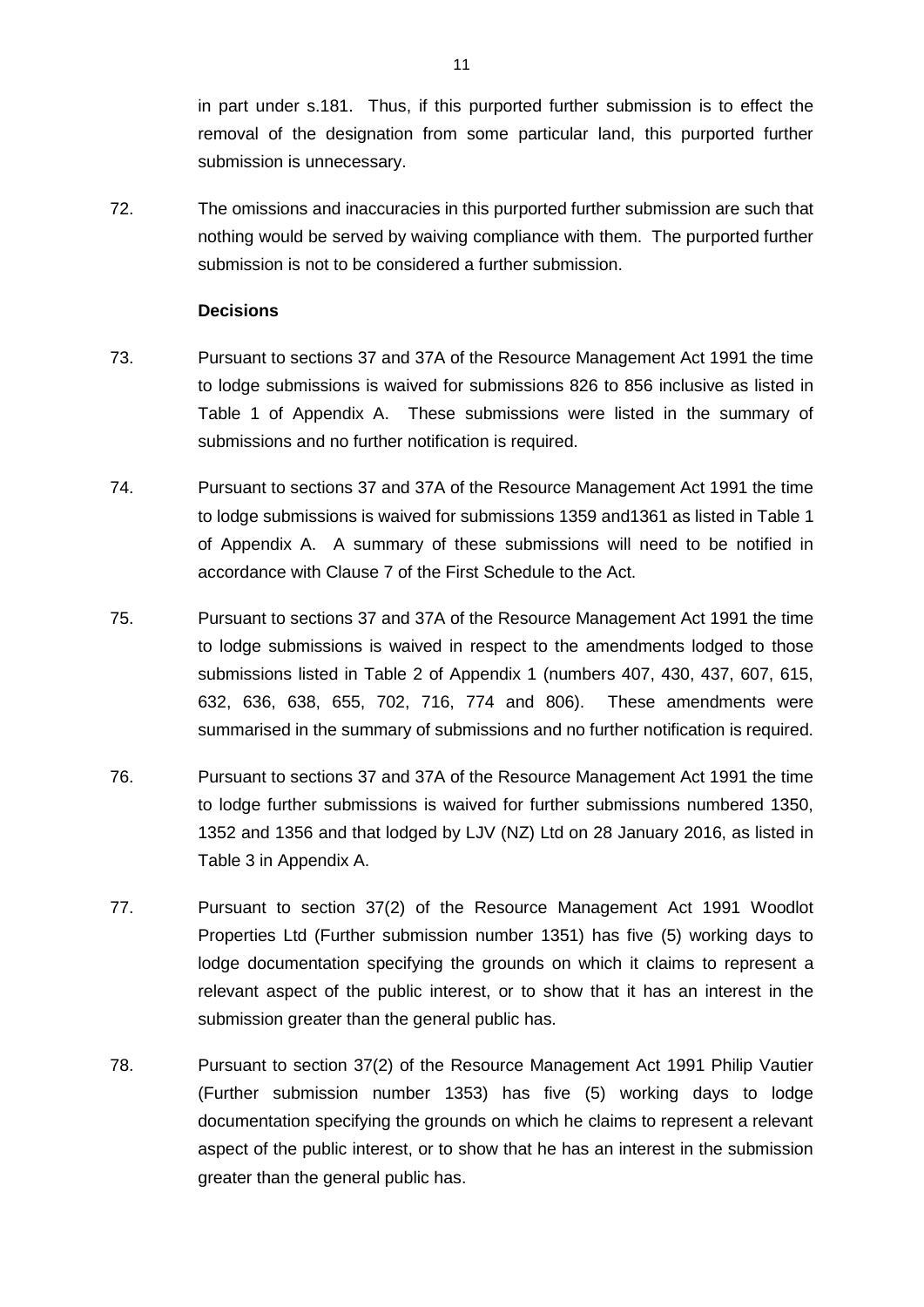- 79. Pursuant to section 37(2) of the Resource Management Act 1991 Henry van Asch (Further submission number 1354) has five (5) working days to lodge documentation specifying the grounds on which he claims to have an interest in the submission greater than the general public has and to identify whether he supports or opposes submission 761.
- 80. Pursuant to section 37(2) of the Resource Management Act 1991 Evan Bloomfield (Further submission number 1355) has five (5) working days to lodge documentation specifying the grounds on which he claims to have an interest in the submission greater than the general public has and to identify whether he supports or opposes submission 761.
- 81. Pursuant to section 37(2) of the Resource Management Act 1991 Mr R Buckham (Further submission number 1358) has five (5) working days to identify the submissions the further submission supports or opposes. At the same time Mr Buckham is to identify the grounds on which he comes within one of the categories of further submitter set out in Clause 8 of the First Schedule to the Act.

Dated 2 February 2016

Sugent

Denis Nugent Hearing Panel Chair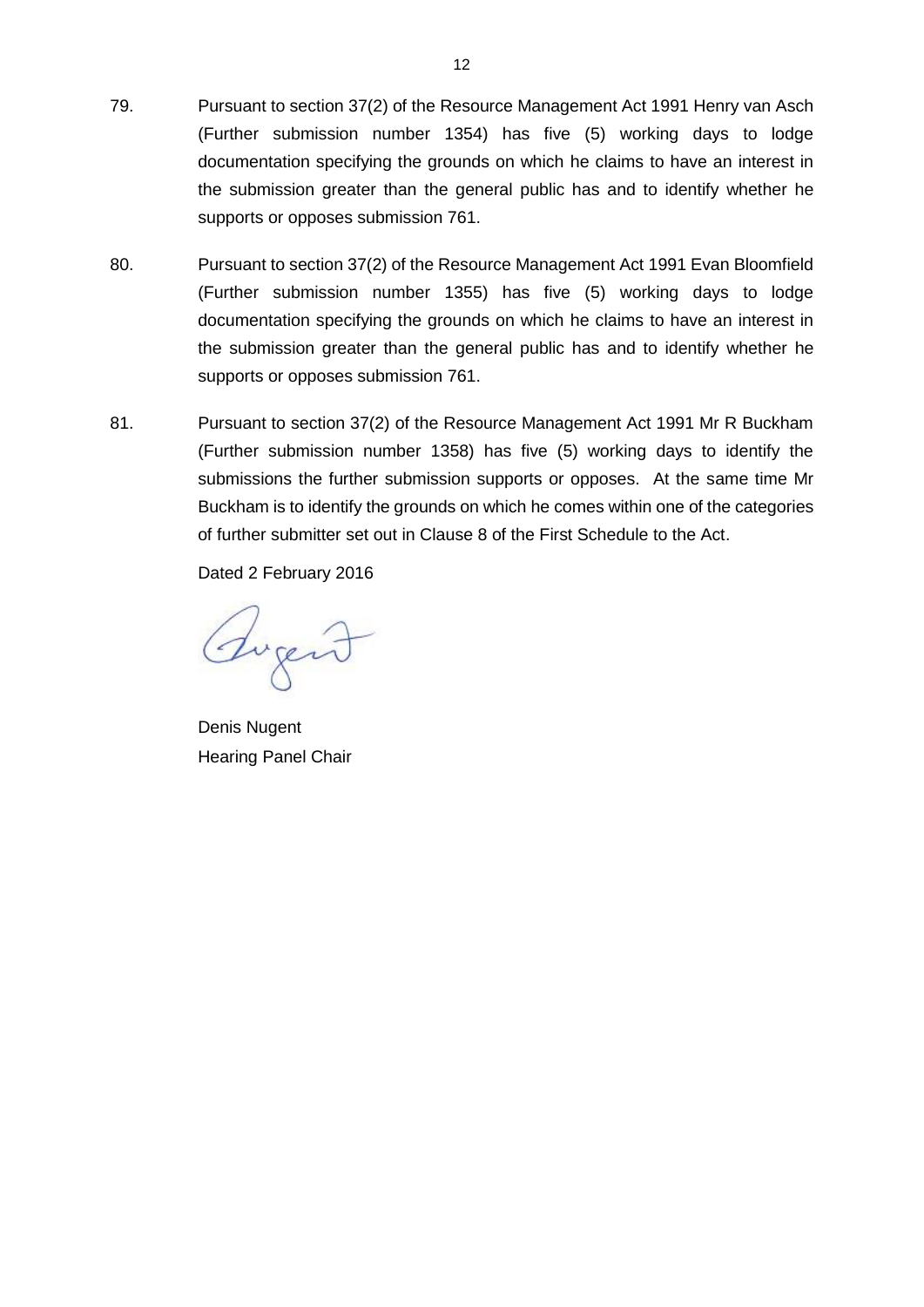# **Appendix A: Late Submissions and Further Submissions**

| <b>Number</b> | <b>Submitter</b>                                 | <b>Date Received</b> | <b>Waiver</b> |
|---------------|--------------------------------------------------|----------------------|---------------|
| 826           | <b>Tim Taylor</b>                                | 30/10/2015           | Granted       |
| 827           | <b>Gibbston Valley Station Ltd</b>               | 29/10/2015           | Granted       |
| 828           | <b>B</b> Giddens                                 | 27/10/2015           | Granted       |
| 829           | Anderson Branch Creek Ltd                        | 28/10/2015           | Granted       |
| 830           | D E Robertson                                    | 28/10/2015           | Granted       |
| 831           | A Caldwell                                       | 28/10/2015           | Granted       |
| 832           | Finz Queenstown Ltd                              | 27/10/2015           | Granted       |
| 833           | R Barnett & T A Buckley                          | 27/10/2015           | Granted       |
| 834           | H McPhail                                        | 29/10/2015           | Granted       |
| 835           | Wai Queenstown Ltd                               | 27/10/15             | Granted       |
| 836           | Arcadian Triangle Ltd                            | 27/10/2015           | Granted       |
| 837           | R Buckham                                        | 27/10/2015           | Granted       |
| 838           | D Boyd                                           | 27/10/2015           | Granted       |
| 839           | J Ace                                            | 26/10/2015           | Granted       |
| 840           | C & S Hansen                                     | 27/10/2015           | Granted       |
| 841           | M & J Henry                                      | 26/10/2015           | Granted       |
| 842           | S Crawford                                       | 26/10/2015           | Granted       |
| 843           | <b>Skytrek Tandems Ltd</b>                       | 26/10/2015           | Granted       |
| 844           | Queenstown Congregation<br>of Jehovahs Witnesses | 27/10/2015           | Granted       |
| 845           | S Hayes                                          | 28/10/2015           | Granted       |
| 846           | P & J B Foster                                   | 26/10/2015           | Granted       |
| 847           | FII Holdings Ltd                                 | 27/10/2015           | Granted       |
| 848           | M & C Wilson                                     | 2/11/2015            | Granted       |
| 849           | <b>Otago Rural Fire Service</b>                  | 2/11/2015            | Granted       |
| 850           | R & R Jones                                      | 13/11/2015           | Granted       |

# Table 1: Late Submissions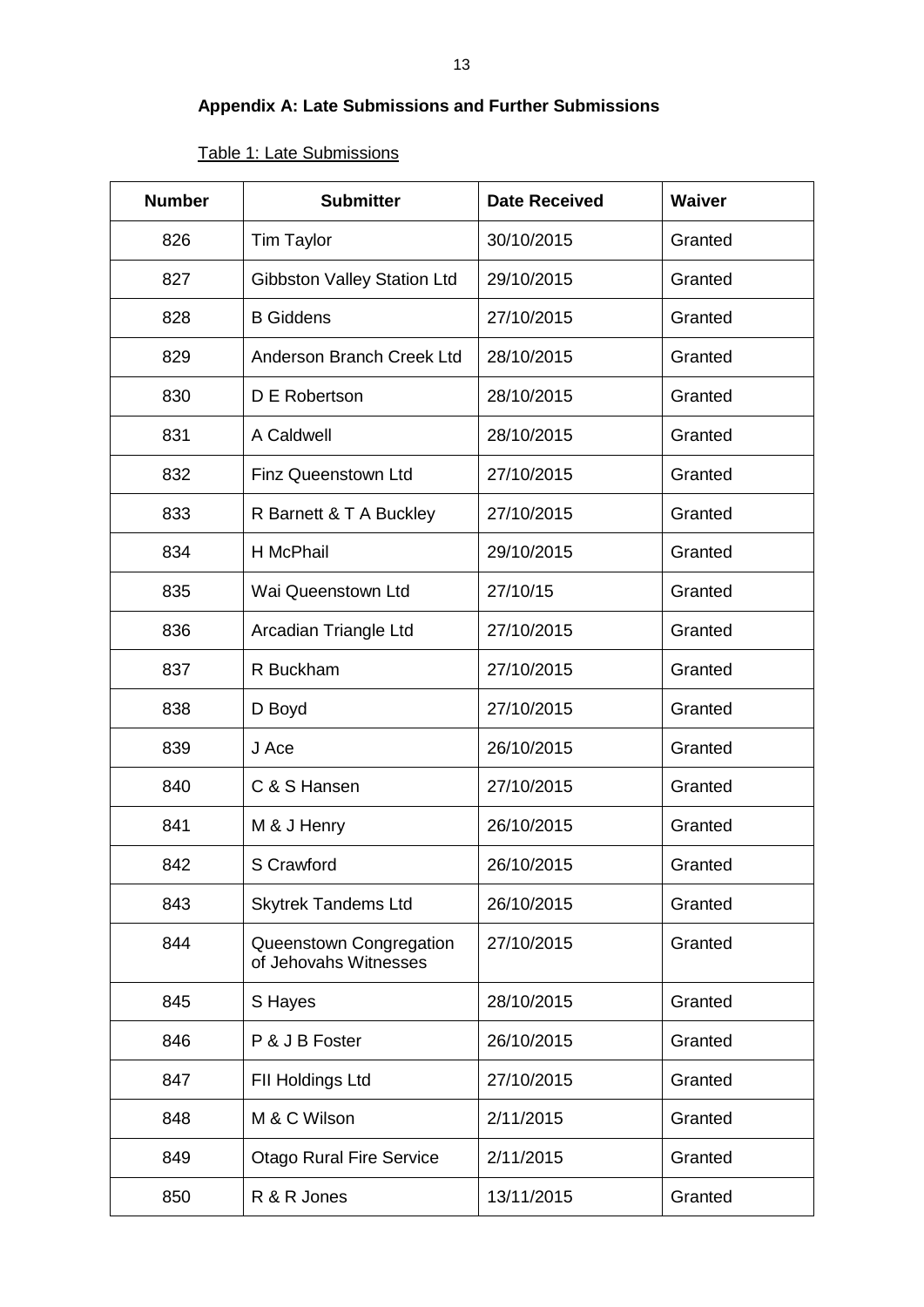| 851       | J & S Briscoe                                                                                                                                                                                                                                                                                                                                                   | 28/10/2015 | Granted     |
|-----------|-----------------------------------------------------------------------------------------------------------------------------------------------------------------------------------------------------------------------------------------------------------------------------------------------------------------------------------------------------------------|------------|-------------|
| 852       | <b>Arrow Irrigation Company</b><br>Ltd                                                                                                                                                                                                                                                                                                                          | 17/11/2015 | Granted     |
| 853       | N Richards                                                                                                                                                                                                                                                                                                                                                      | 16/11/2015 | Granted     |
| 854       | <b>Slopehill Properties Ltd</b>                                                                                                                                                                                                                                                                                                                                 | 24/11/2015 | Granted     |
| 855       | RCL Queenstown PTY Ltd,<br>RCL Henley Down Ltd, RCL<br><b>Jacks Point Ltd</b>                                                                                                                                                                                                                                                                                   | 24/11/2015 | Granted     |
| 856       | Jacks Point Residential No.2<br>Ltd, Jacks Point Village<br>Holdings Ltd, Jacks Point<br>Developments Limited,<br>Jacks Point Land Limited,<br>Jacks Point Land No. 2<br>Limited, Jacks Point<br>Management Limited,<br>Henley Down Land Holdings<br>Ltd, Henley Downs Farms<br>Holdings Ltd, Coneburn<br>Preserve Holdings Ltd,<br><b>Willow Pond Farm Ltd</b> | 24/11/2015 | Granted     |
| No number | <b>Kingston Community</b><br>Association                                                                                                                                                                                                                                                                                                                        | 30/11/2015 | Not granted |
| 1359      | G Keeley                                                                                                                                                                                                                                                                                                                                                        | 15/12/2015 | Granted     |
| 1360      | C Byrch                                                                                                                                                                                                                                                                                                                                                         | 18/12/2015 | Not granted |
| 1361      | J Schmidt                                                                                                                                                                                                                                                                                                                                                       | 21/12/2015 | Granted     |
| 1362      | <b>Wakatipu Wilding Conifer</b><br><b>Control Group</b>                                                                                                                                                                                                                                                                                                         | 18/12/2015 | Not granted |
| 1363      | <b>T</b> Glasson                                                                                                                                                                                                                                                                                                                                                | 18/12/2015 | Not granted |

# Table 2: Submissions Amended After Close of Submission Period

| <b>Number</b> | <b>Submitter</b>           | <b>Date Amendment</b><br><b>Received</b> | Waiver  |
|---------------|----------------------------|------------------------------------------|---------|
| 407           | Mount Cardrona Station Ltd | 27/10/2015                               | Granted |
| 430           | Ayrburn Farm Estate Ltd    | 27/10/2015                               | Granted |
| 437           | <b>Trojan Helmet Ltd</b>   | 5/11/2015                                | Granted |
| 607           | Te Anau Developments Ltd   | 28/10/2015                               | Granted |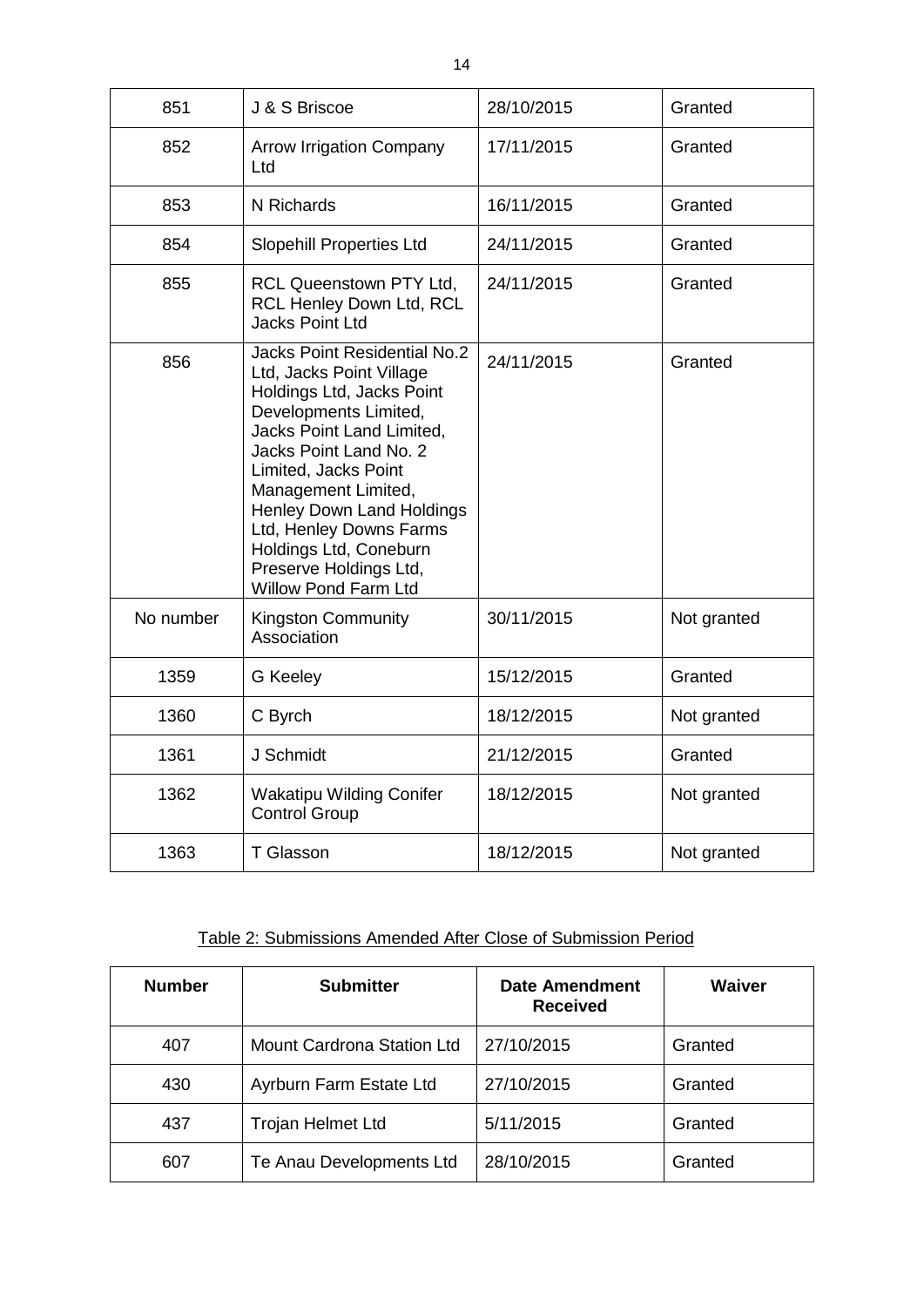| 615 | Cardrona Alpine Resort Ltd                                                                  | 30/10/2015 | Granted |
|-----|---------------------------------------------------------------------------------------------|------------|---------|
| 632 | <b>RCL Queenstown PTY Ltd.</b><br><b>RCL Henley Down Ltd, RCL</b><br><b>Jacks Point Ltd</b> | 28/10/2015 | Granted |
| 636 | Crown Range Holdings Ltd                                                                    | 28/10/2015 | Granted |
| 638 | Northlake Investments Ltd                                                                   | 27/10/2015 | Granted |
| 655 | <b>Bridesdale Farm</b><br>Developments Ltd                                                  | 24/10/2015 | Granted |
| 702 | Lake Wakatipu Stations Ltd                                                                  | 28/10/2015 | Granted |
| 716 | Ngai Tahu Tourism Ltd                                                                       | 30/10/2015 | Granted |
| 774 | Queenstown Chamber of<br>Commerce                                                           | 27/10/2015 | Granted |
| 806 | <b>Queenstown Park Ltd</b>                                                                  | 30/10/2015 | Granted |

## Table 3: Late Further Submissions

| <b>Number</b> | <b>Further Submitter</b>        | <b>Date Received</b> | <b>Decision</b>         |
|---------------|---------------------------------|----------------------|-------------------------|
| 1350          | J Crane & K Mactaggart          | 21/12/2015           | Waiver granted          |
| 1351          | <b>Woodlot Properties Ltd</b>   | 21/12/2015           | Information<br>required |
| 1352          | Kawarau Village Holdings<br>Ltd | 21/12/2015           | Waiver granted          |
| 1353          | P Vautier                       | 21/12/2015           | Information<br>required |
| 1354          | H van Asch                      | 22/12/2015           | Information<br>required |
| 1355          | E Bloomfield & Family           | 22/12/2015           | Information<br>required |
| 1356          | Cabo Ltd                        | 23/12/2015           | Waiver granted          |
| 1358          | R Buckham                       | 3/1/2016             | Information<br>required |
| No number     | LJV (NZ) Ltd                    | 28/1/2016            | Waiver granted          |